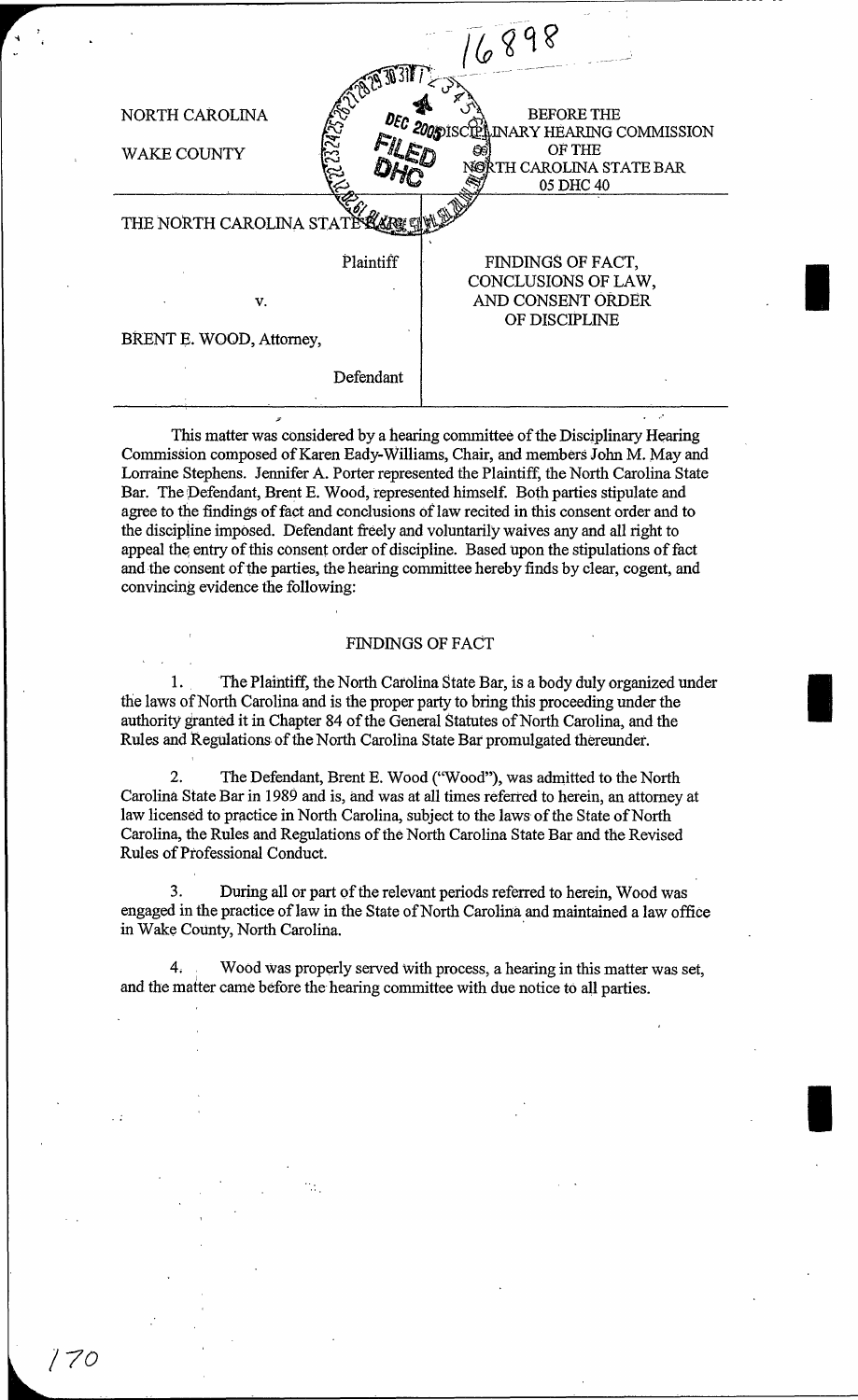S. Wood's 1999 state income tax return was due to the North Carolina Department of Revenue by April 15, 2000. Wood did not obtain any extension for additional time. The state income tax return Wood filed for 1999 is dated July 26, 2004. The copy of the 1999 return provided by the North Carolina Department of Revenue to the State Bar pursuant to subpoena bears the stamp of August 27, 2004.

6. Wood's 2000 state income tax return was due to the North Carolina Department of Revenue by April IS, 2001. Wood did not obtain any extension for· additional time. The state income tax return Wood filed for 2000 is dated March 24, 2004. The copy of the 2000 return provided by the North. Carolina Department of Revenue to the State Bar pursuant to subpoena bears the marking of April 15, 2004.

I

I

I

7. Wood's 2001 state income tax return was due to the North Carolina Department of Revenue by April IS, 2002. Wood did not obtain any-extension for additional time. The state income tax return Wood filed for 2000 is dated March 24, 2004. The copy of the 2001 return provided by the North Carolina Department of Revenue to the State Bar pursuant to subpoena bears the marking of April 15, 2004.

8. Wood's payment of his 1999 state income tax was due to the North Carolina Department of Revenue by April 15, 2000. Wood did not obtain any extension for additional time. The payment records provided by the North Carolina Department of Revenue to the State Bar pursuant to subpoena show payment from Wood for his 1999 state income tax on October 26, 2004.

9. Wood's payment of his 2000 state income tax was due to the North Carolina Department of Revenue by April 15, 2001. Wood did not obtain any extension for additional time. The payment records provided by the North Carolina Department of Revenue to the State Bar pursuant to subpoena show payment from Wood for his 2000 state income tax in October 2004, with payments on October  $5<sup>th</sup>$  and October  $26<sup>th</sup>$ .

10. Wood's payment of his 2002 state income tax was due to the North Carolina Department of Revenue by April 15, 2003. Wood did not obtain any extension for additional time. The payment records provided by the North Carolina Department of Revenue to the State Bar pursuant to suhpoena show payment from Wood for his 2002 . state income tax on December 10, 2003.

11. Willful failure to file or pay state individual income taxes when due is a Class 1 misdemeanor under N.C. Gen. Stat. § 105-236 (9).

12. Wood was charged in Wake County, North Carolina with willful failure to file his individual income tax returns for the years 1999 and 2003 and with willful failure to pay his individual income taxes for the years 1998 and 2003, which are Class 1 misdemeanors under N.C. Gen. Stat. § 105-236(9).

'13. On November 30,2004, Wood pled guilty to willful failure to file his individual income tax return for the year 1999. The other charges were dismissed. Wood

 $\mathcal{C}_{\mathcal{A}}$ 

 $-2$  -

*17(*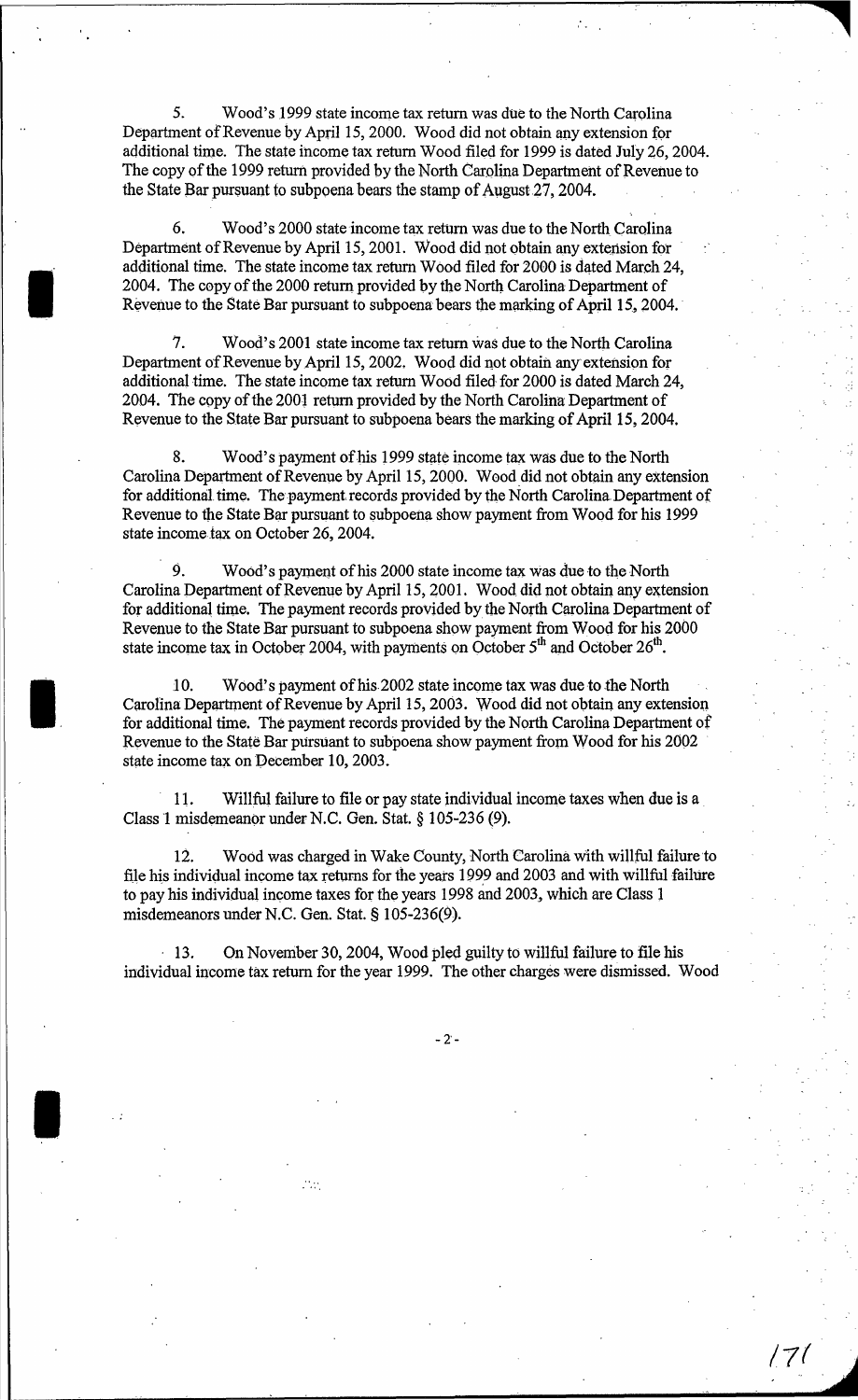was ordered to pay \$100.00 in court costs and a fine of \$150.00. Wood was also ordered to ensure that all his returns were filed and all taxes paid in the amount of \$23,000.00.

14. Wood was served with a letter of notice in this matter by certified mail on or about April 28, 2005. Wood Was required to respond within fifteen (15) days of receipt, pursuant to the terms of the letters of notice and Rule .0112(c) of the Discipline and Disability Rules of the North Carolina State Bar, 27 N.C. Admin. Code, IB , § .0112(c). Wood did not respond to the letter of notice.

## CONCLUSIONS OF LAW

1. All the parties are properly before the hearing committee and the committee has jurisdiction over the Defendant, Brent E. Wood, and the subject matter.

2. The Defendant's conduct, as set out in the Findings of Fact above, constitutes grounds for discipline pursuant to N.C. Gen. Stat. §§ 84-28(b)(2) and (3) as follows:

> a. By unlawfully and willfully failing to file and/or pay state income taxes when those taxes were due, Wood committed criminal acts that reflect adversely on his honesty, trustworthiness, or fitness in other respects in violation of Rule 8A(b); and

I

I

I

b. By failing to respond to the letter of notice issued by the Chair of , the Grievance Committee within the deadline established in the letter of notice and by the rules, Wood failed to timely respond to' an inquiry by the Bar in violation of Rule  $8.1(b)$  of the Revised Rules of Professional Conduct and N.C. Gen. Stat. § 84-28(b)(3).

Based upon the stipulations of fact and the consent of the parties, the hearing committee hereby finds by clear, cogent, and convincing evidence the following additional

## FINDINGS OF FACT REGARDING DISCIPLINE

1. Wood's misconduct is aggravated by the following factors:

- a. Pattern of misconduct;
- b. Multiple offenses; and

. : ..

 $172$ 

c. Substantial experience in the practice of law.

2. The Defendant's misconduct is mitigated by the following factors:

a. Timely good faith effort to make restitution or to rectify the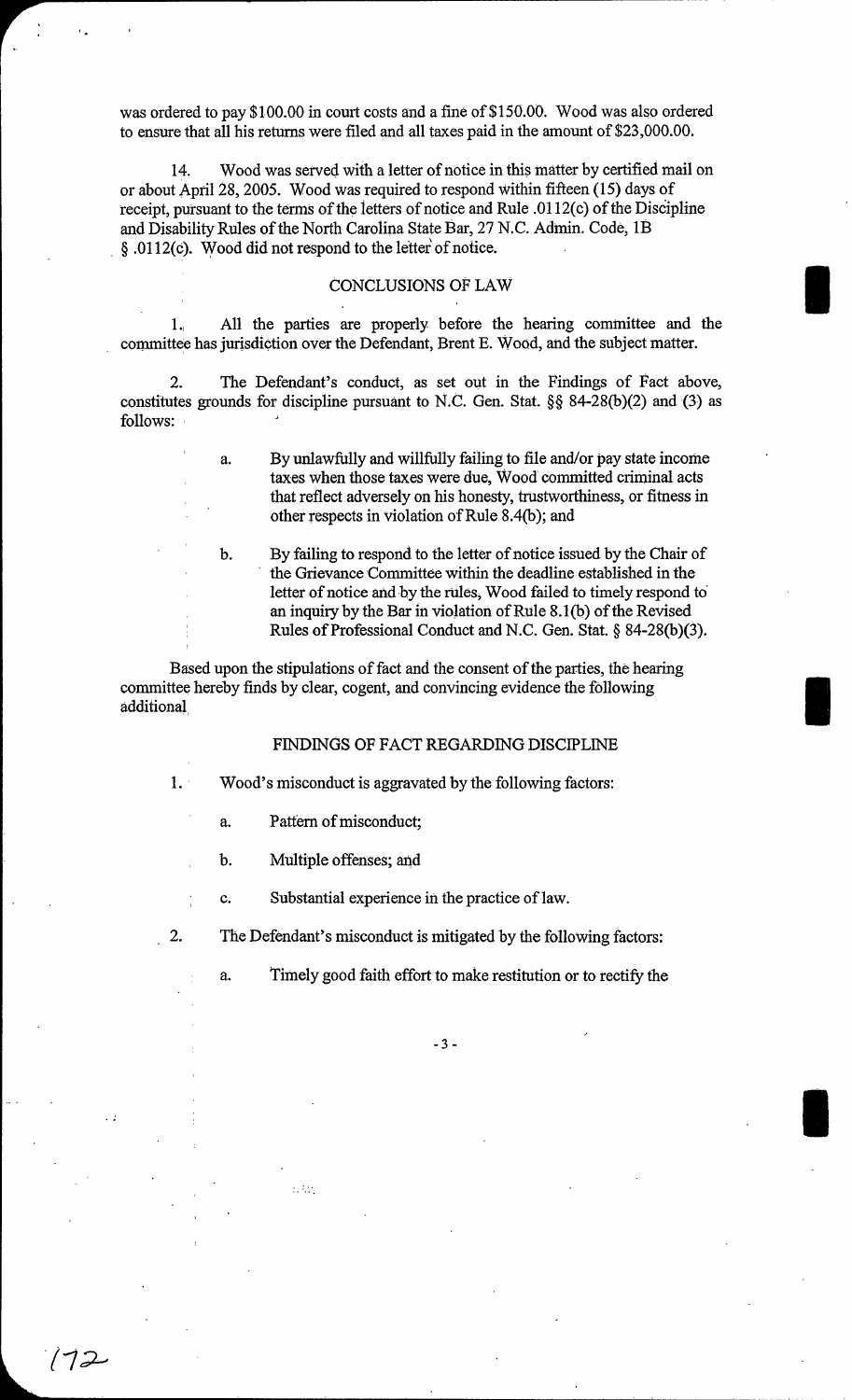consequences, including having paid the North Carolina . Departinent of Revenue his overdue state taxes;

- b. Full and free disclosure to the hearing committee and a cooperative attitude toward the proceedings;
- c. Imposition of other penalties or sanctions, to wit: court costs and fine as described above;
- d. Wood suffered from personal, professional, and emotional difficulties at the time of the misconduct, which contributed to his violation of the Rules of Professional Conduct; .
- e. No prior discipline; and
- f. . Remorse.

 $\mathbb{R}^2$ 

I

I

I

3. The mitigating factors outweigh the aggravating factors.

Based upon the foregoing factors and with the consent of the parties, the hearing committee hereby enters the following

## ORDER OF DISCIPLINE

1. The license of the Defendant, Brent E. Wood, is hereby suspended for two (2) years and that suspension is stayed for two (2) years upon the following terms and conditions. During the stayed suspension, Wood shall:

Comply with the terms of all agreements with the Internal Revenue Service and the North Carolina Department of Revenue in existence during the stay;

b. Provide the State *Bat* with documentation from the Internal Revenue Service (IRS) showing compliance with the terms of any agreements with the IRS, documenting compliance from the date of the entry of this order through sixty (60) days prior to the expiration of the two year stay and filed with the State Bar no later than fifteen  $(15)$  days prior to expiration of the two year stay;

c. . File and pay all future state and federal income taxes in a timely manner;

d. Provide the State Bar with copies of all state and federal income tax returns filed during the stay and proof of payment of income taxes due during the stay. Such returns and/or any requests for extensions or other documents related to the filing and/or payment of Wood's state or federal individual income

173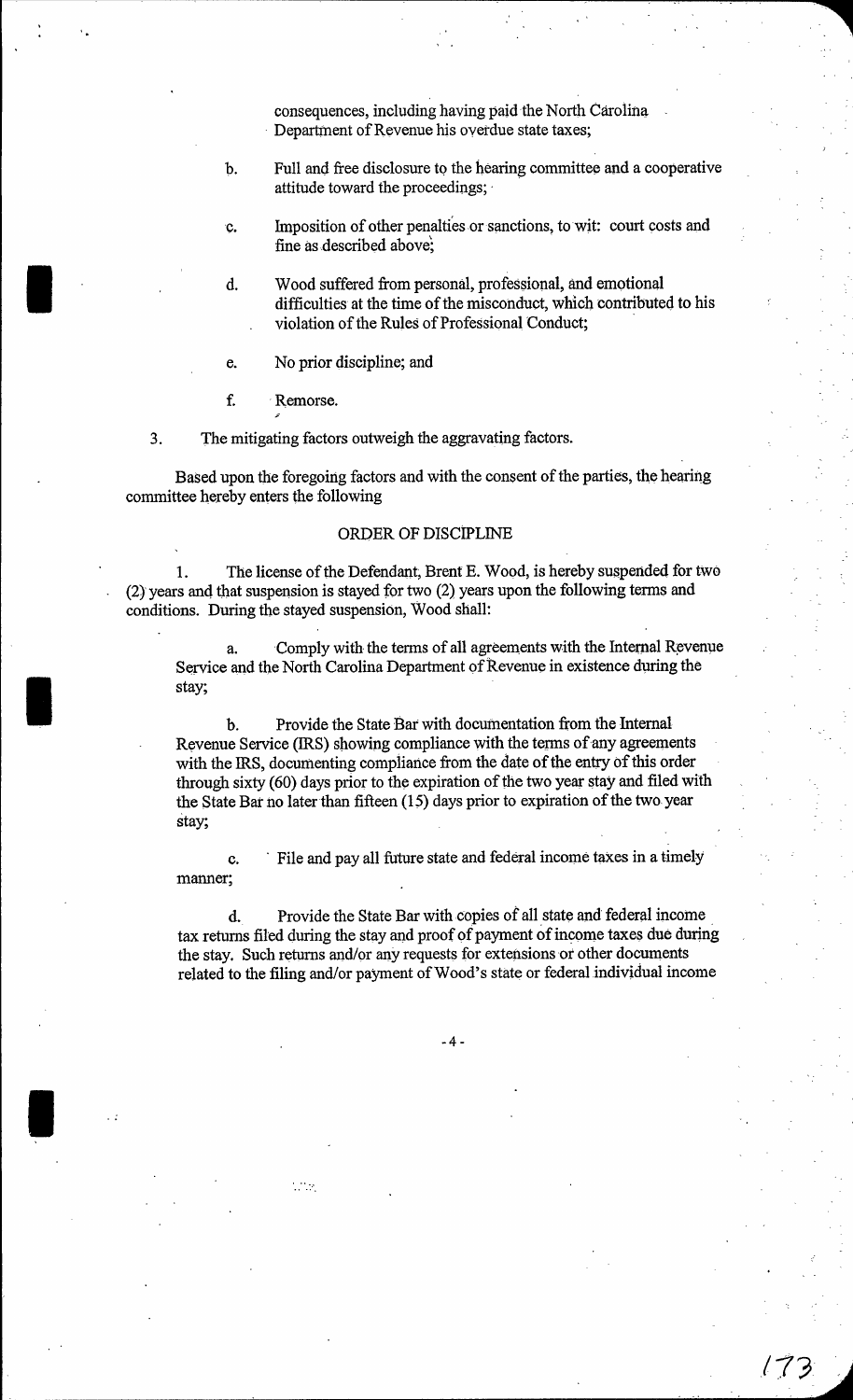tax shall be provided to the State Bat within ten (10) days of the filing of such document(s) with the Internal Revenue Service or the North Carolina Department of Revenue;

e. Not violate any laws of the State of North Carolina or of the United States;

f. Not violate any provision of the Revised Rules of Professional Conduct;

g. Pay the costs of this proceeding as assessed by the Secretary of the North Carolina State Bar within 30 days of notice of the costs being served upon him;

I

I

I

h. Pay all Membership dues and Client Security Fund assessments and comply with all Continuing Legal Education requirements on a timely basis; and

i. Keep his address of record with the North Carolina State Bar current, accept all certified mail from the North Carolina State Bar, and

j. Respond to all letters of notice and requests for information from the North Carolina State Bar by the deadlines stated in the communication.

2. If during the stay of the two (2) year suspension Wood fails to comply with any one or more of the conditions stated in Paragraph  $1(a)$  through  $1(j)$  above, then the stay of the suspension of his law license may be lifted as provided in  $\S$ .0114(x) of the North Carolina State Bar Discipline and Disability Rules.

3. If the stay of the suspension is lifted and the suspension is activated for any reason, Wood must show by clear, cogent, and convincing evidence that he complied with each of the following conditions before seeking reinstatement:

Submitted his license and membership card to the Secretary of the North Carolina State Bar no later than 30 days from the effective date of the order activating his suspension;

b. Complied with all provisions of 27 N.C. Admin. Code Chapter 1, Subchapter B, § .0124 of the N.C. State Bar Discipline & Disability Rules on a timely basis;

c. Not violated any of the Revised Rules of Professional Conduct;

d. Not violated any laws of the State of North Carolina or of the United States;

(7t.(

-5-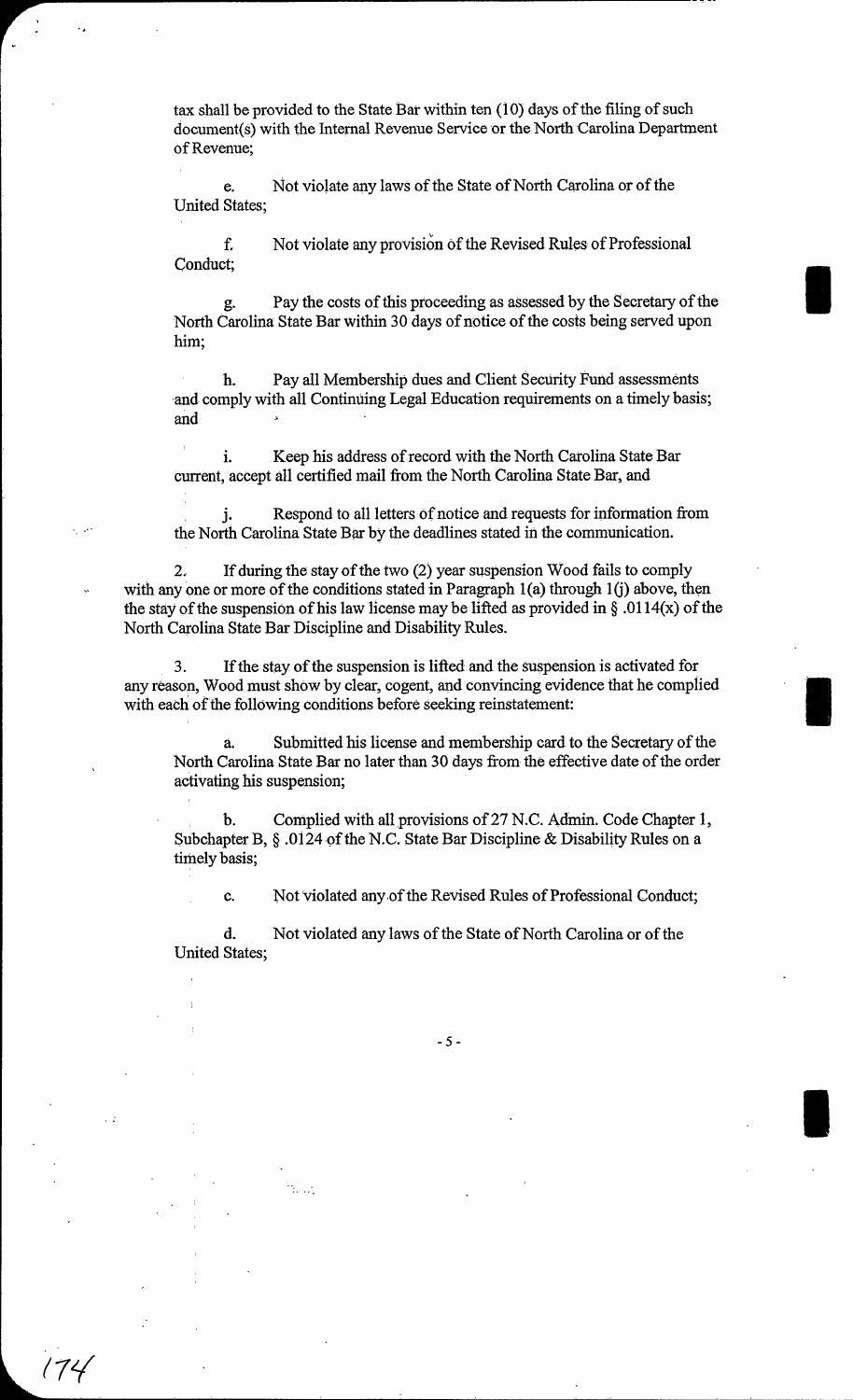e. Paid all costs of this proceeding as assessed by the Secretary;

f. Show that he is not then suffering from any disability that would impair his ability to practice law;

g. Show he has complied with the terms of any payment agreements with the Internal Revenue Service and the North Carolina Department of Revenue in effect during the suspension period; \

h. Provided the State Bar with documentation from the Internal Revenue Service and the North Carolina Department of Revenue showing compliance with the terms of any payment agreements with these entities during. the suspension period;

I

I

I

Timely filed and paid any state or federal income taxes coming due during the period of the suspension;

j. Provided the State Bar with copies of all income tax returns filed during the suspension and proof of payment of any income taxes coming due during the suspension, filed with the State Bar within ten (10) days of filing with the Internal Revenue Service or the North Carolina Department of Revenue;

k. If the suspension Was activated fot Wood's failure to timely file and/or pay state and/or federal individual income tax, Wood will have rectified the deficiency by filing and/or paying as appropriate the income tax(es) at issue and will have provided proof of such to the State Bar;

1. Paid all Membership dues and Client Security Fund assessments and complied with all Continuing Legal Education requirements on a timely basis as if still in practice during the suspension;

m. current; Kept his address of record with the North Carolina State Bar

n. Accepted all certified mail from the North Carolina State Bar, and

o. Responded to all letters of notice and requests for information from the North Carolina State Bar by the deadlines stated in communications to him from the' State Bar.

4. The Disciplinary Hearing Commission will retain jurisdiction of this matter pursuant to 27 N.C. Admin. Code Chapter 1, Subchapter B,  $\S$ , 0114(x) of the North Carolina State Bar Discipline and Disability Rules throughout the period of the stayed suspension.

-6-

 $(75$